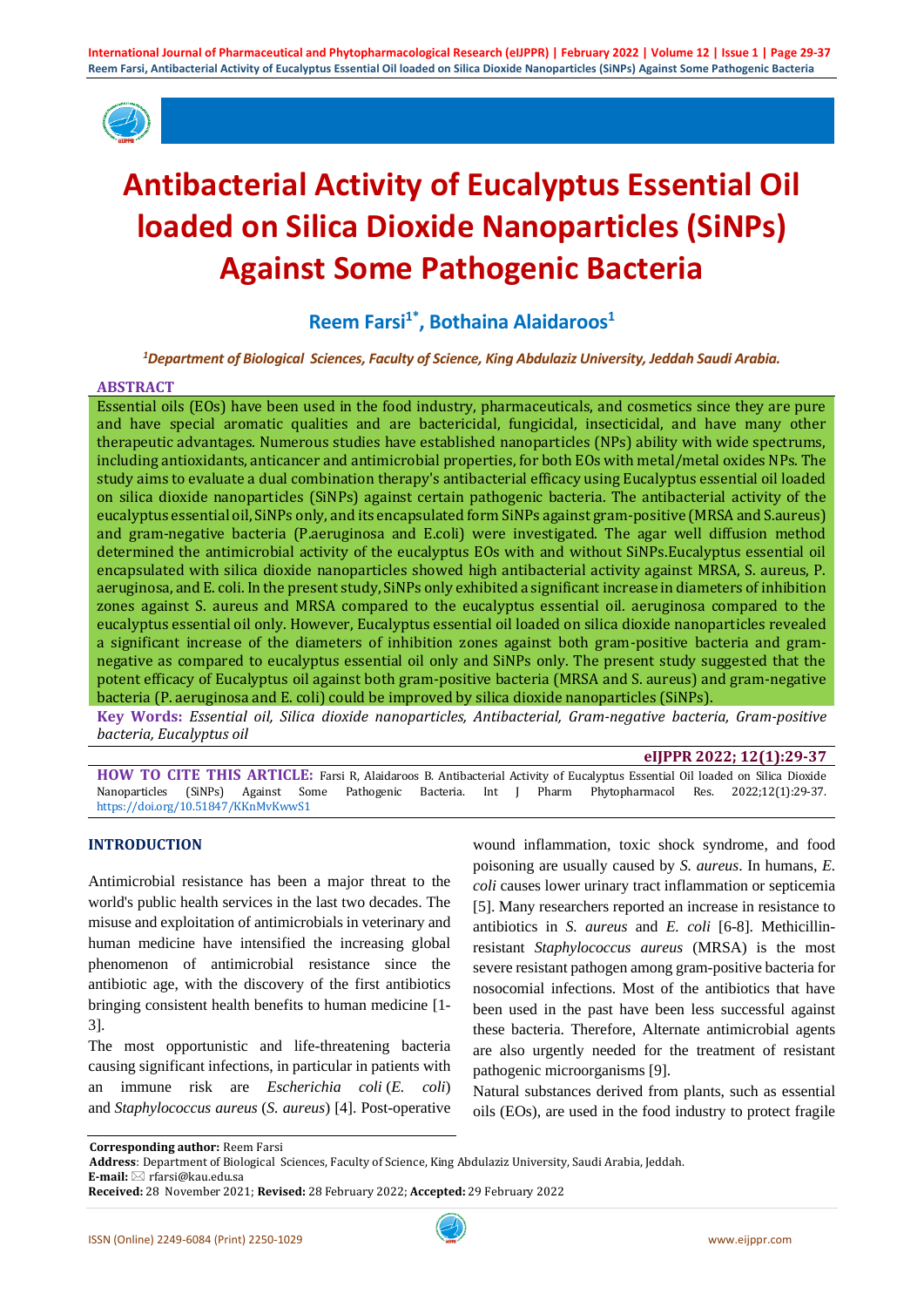#### **International Journal of Pharmaceutical and Phytopharmacological Research (eIJPPR) | February 2022 | Volume 12 | Issue 1 | Page 29-37 Reem Farsi, Antibacterial Activity of Eucalyptus Essential Oil loaded on Silica Dioxide Nanoparticles (SiNPs) Against Some Pathogenic Bacteria**

products against oxidative processes in a variety of applications, such as the release of perfumes or active substances in cosmetics [10]. Among the natural bioactive agents with promising antimicrobial activity, EOs have recently attracted interest [11]. EOs are a mixture of volatile constituents generated as secondary metabolites by aromatic plants as a defense measure against pests, microorganisms, or weather adversity [12]. However, during application or storage EOs activity i.e., liability and volatility, decreases [13].

Eucalyptus is one of the most important and widely distributed plants all over the world [14]. Eucalyptus trees are popular because of their healing and medicinal properties. However, the most common and represented species in international pharmacopeia is the *Eucalyptus globulus (E. globulus)*, the major provider of Eos [15]. Eucalyptus EOs have antibacterial, antifungal, analgesic, and anti-inflammatory effects and have been commonly used in pharmaceutical, nutritional and cosmetic products [16-18].

Nanotechnology has proven to be an effective method to solve numerous medicinal and technical problems using its predetermined structures [15]. One such technique that could theoretically counteract the setbacks mentioned above is to use NPs to supply antimicrobials. The benefits of nanomaterials in this application are numerous. The pathogens' mode of uptake can be tailored by using NPs as carriers and thereby circumvent problems associated with the mechanism of antimicrobial resistance such as hyperactive efflux pumps [19, 20]. Silica dioxide nanoparticles (SiNPs) are a special class of inorganic nanoparticles with broad different functional characteristics that are beneficial [21]. Due to their simple preparation and wide use in various industrial applications, such as pharmacy and electronic insulators, SiNPs play a significant role in scientific research [22]. The flexibility of SiNPs is particularly valuable for antimicrobial therapeutics, considering the growing challenge of antimicrobial resistance. The window for the development of antimicrobial resistance is very short, in addition to the antimicrobial activity caused by the cargo itself, as these nanoparticles can attack pathogens in many modes, including physical damage to cell membranes, the formation of reactive oxygen specious, and endolysosomal burden [1]. Nevertheless, studies related to metal oxide nanoparticles against gram-positive and gramnegative infectious pathogens are too limited. Thus, the current research is designed to evaluate a dual combination therapy's antibacterial efficacy using Eucalyptus essential oil loaded on silica dioxide nanoparticles (SiNPs) against certain pathogenic bacteria.

### *Materials*

The following chemicals and solvents were used: Silicon Dioxide Nanoparticles  $(SiO<sub>2</sub>NPs)$  were purchased from NanoTech Egypt for Photo-Electronics, 6<sup>th</sup> of October City, Giza, as a white powder, of size  $\approx$  50nm  $\pm$  10. The pure essential oil from *Eucalyptus globulus* (eucalyptus*)*  and Triton X-100 were purchased from Sigma Aldrich® USA. Mueller-Hinton agar and Mueller-Hinton Broth were purchased from Fluka®, India.

# *Synthesis of silica nanoparticles (SiNPs) and oil encapsulation*

In the case of oil encapsulation, a capped tube was used for the usage of 10mg of powdered silica nanoparticles, and the porosity was increased by 100μl of the Triton X-100. 1000μl Eucalyptus globulus oil has been applied to the above solution. A magnetic stirrer has been actively stirring this solution for 4 hours. The suspension was then subjected to a centrifuge for 10 minutes at 10,000 rpm, which produced the pellet which was stored overnight at room temperature.

#### *Microscopic examination of silica dioxide nanoparticles and the eucalyptus essential oil encapsulated silica nanoparticles*

Transmission Electron Microscopes (TEM JEOL-JEM-1010 at 80 kV) were used to evaluate the distribution of size, shape, and aggregation state SiNPs. Nanoparticles were ground and diluted in phosphate buffer saline, forming a suspension that was deposited on carbon-coated copper grids. The grids were allowed to dry at ambient temperature before analysis by electron microscope [23].

### *Bacterial strains*

Gram-positive bacteria such as *Staphylococcus aureus (S. aureus)* (ATCC 29213), Gram-negative bacteria such as *Escherichia coli (E. coli)* (ATCC 25921), *Pseudomonas aeruginosa (P. aeruginosa)* (ATCC 27853), and Methicillin-resistant *Staphylococcus aureus* (MRSA) (ATCC 52923) were used to evaluate the antibacterial activity. All bacterial strains were provided from the microbiology laboratory, Ain shams University Hospital, Cairo, Egypt.

### *Preculture preparation of bacteria*

In Mueller-Hinton broth, strains previously described and preserved have been taken and inoculated. The suspension was taken and shook well with the vortex at 37°C for 24 h. For standardization, then diluted. The inoculum was placed at 0.5 McFarland or 0.08 optical density. At a concentration equal to 0.5 McFarland 0.08 to 0.13 at 625 nm wavelengths, which correlates to  $10^8$  CFU/mL, bacterial suspensions were prepared [24].

# *Agar well diffusion method*

The antimicrobial activity of eucalyptus EOs with and without SiNPs was determined by the agar well diffusion method which is based on the spread of antimicrobial

### **MATERIALS AND METHODS**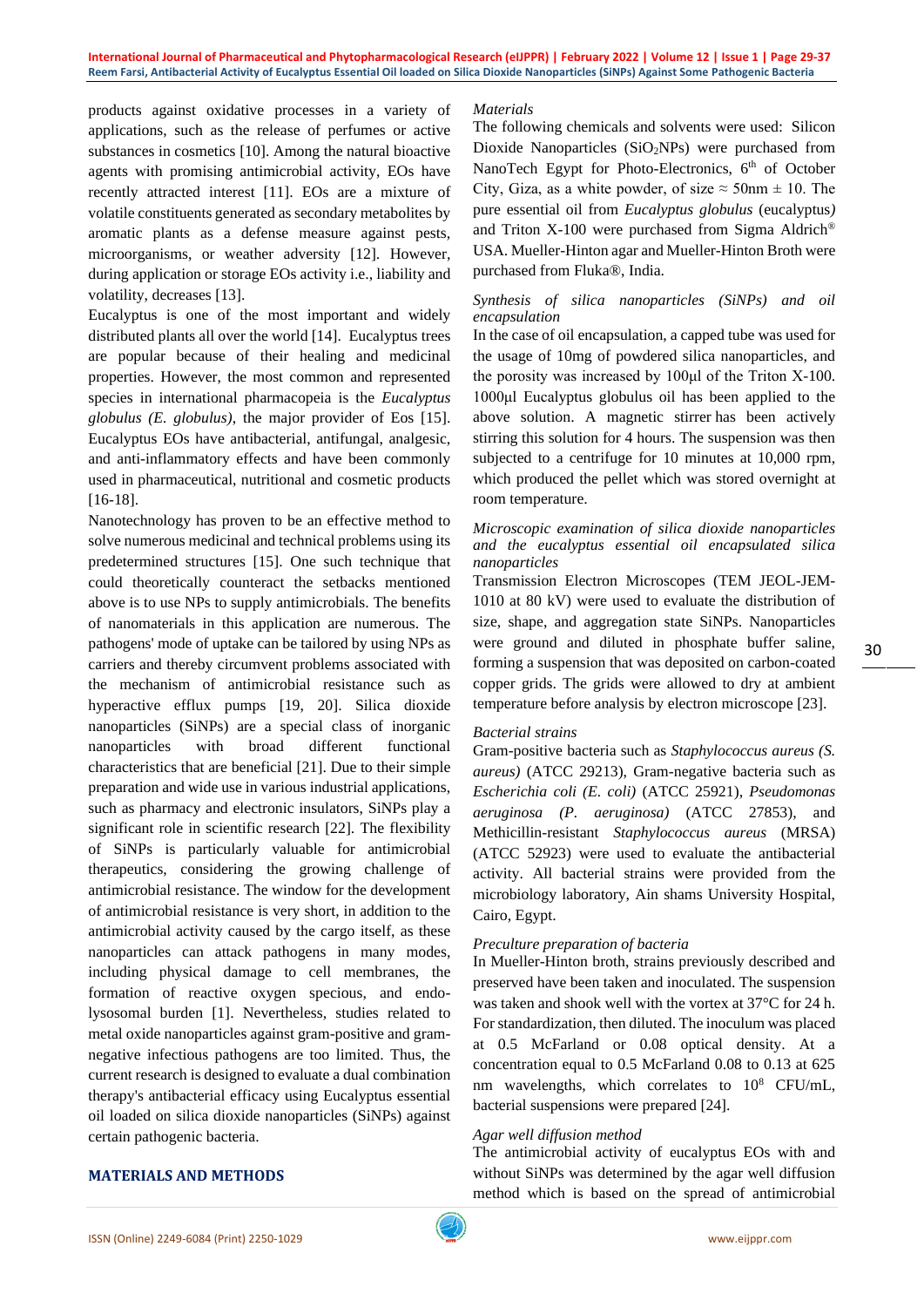compounds in a solid medium [25]. The Mueller–Hinton agar was poured into sterile Petri dishes (85 mm×15 mm). About 0.1 ml of an inoculum suspension (tested bacterium,  $10^8$  CFU/ml) was poured and spread using a cotton swab. After inoculum absorption by agar, wells were made using sterile cork poorer (diameter 5 mm) and were filled with 50 μl of the eucalyptus Eos. The Petri dishes were placed at room temperature at 37°C for 30 minutes, 24 hours before the incubation. The effect of eucalyptus EOs alone was reflected by a transparent circular zone, which correlates to a lack of growth. The inhibition zone diameter was estimated in mm, and the average value was determined. The broader the area's diameter the more sensitive the strain is [26]. The same was done by using SiNPs and eucalyptus EOs encapsulated a SiNPs. All experiments were carried out in triplicate. Müller–Hinton agar of cultured induced for 24 hours at 37 ˚C without adding EOs, SiNPs, and eucalyptus oil encapsulated SiNPs with the bacterial strain used as control.

#### *Statistical analysis*

Statistical analysis was carried out using the Statistical Package for Social Science package (Version 26, SPSS INC., Armonk, NY: IBM Corp). The one-way variance analysis (ANOVA) followed by the post-hock least significant (LSD) test was used to compare variables. All Values were expressed as mean  $+$  standard error of the mean (SEM). P < 0.05 was considered significant. GraphPad Prism 9.00 Applications for GraphPad, La Jolla California USA, [www.graphpad.com"](http://www.graphpad.com/) have created the graphs.

## **RESULTS AND DISCUSSION**

On examination of SiNPs by TEM, they appeared as tiny electron-dense particles of a relatively similar size range. They appeared nearly rounded, solid, and non-porous. While eucalyptus essential oil encapsulated in the SiNPs tended to coalesce together, forming variable-sized aggregates. The average size of encapsulated SiNP was 20 to 70 nm **(Figure 1)**.



**TEM Mag** 



a)

b)

**Figure 1.** (a) A transmission electron micrograph of SiO<sup>2</sup> NPs showing non-porous rounded, electron-dense particles. (b) Eucalyptus essential oil encapsulated  $SiO<sub>2</sub>$  NPs. Electron transmission micrographs display nanoparticles aggregations of varying sizes (TEM x 50000).

Essential oils currently displayed variable activities towards almost the tested bacterial strains**.** Antibacterial activity was determined by measuring the diameter of the inhibition area. The antibacterial activity of Eucalyptus essential oil alone, Silica dioxide nanoparticles alone, and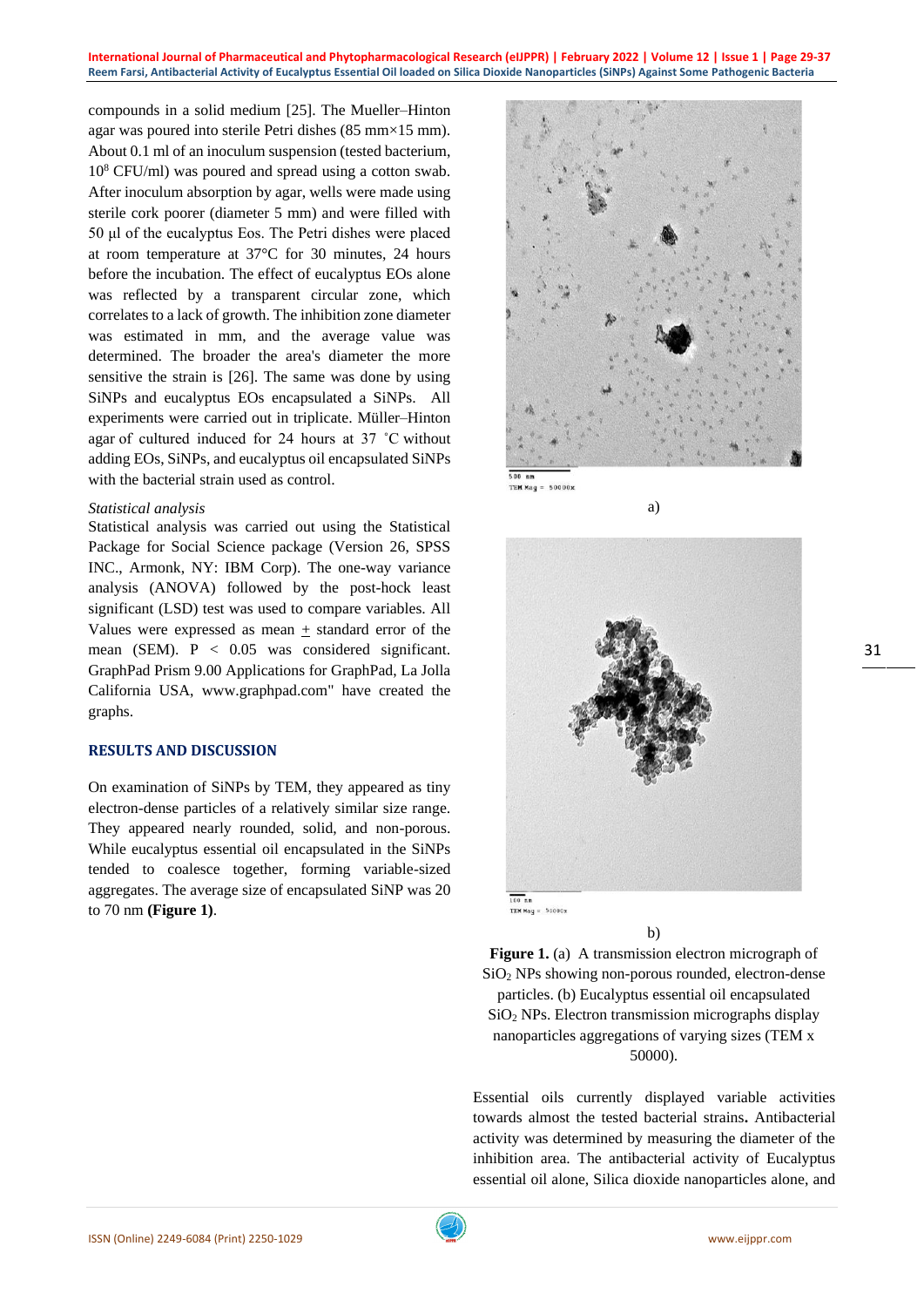Eucalyptus essential oil loaded on silica dioxide nanoparticles were summarized in **(Table 1; Figures 2 and 3)**.

**Table 1.** The antimicrobial activity of the Eucalyptus essential oil, Silica dioxide nanoparticles (SiNPs), and Eucalyptus essential oil loaded on silica dioxide nanoparticles (SiNPs)against different tested bacteria.

|                                                             |                                                                         | N | $Mean \pm SEM$             |
|-------------------------------------------------------------|-------------------------------------------------------------------------|---|----------------------------|
| Staphylococcus aureus<br>(S. aureus)                        | Eucalyptus essential oil                                                | 3 | $10.83 \pm .44$            |
|                                                             | Silica dioxide nanoparticles (SiNPs)                                    | 3 | $17.66 \pm .33$ ***        |
|                                                             | Eucalyptus essential oil loaded on silica dioxide nanoparticles (SiNPs) | 3 | $24.16 \pm 0.60$ ****, ### |
| Escherichia coli (E.<br>coli)                               | Eucalyptus essential oil                                                | 3 | $6.83 \pm .16$             |
|                                                             | Silica dioxide nanoparticles (SiNPs)                                    | 3 | $7.83 \pm 0.16$ (ns)       |
|                                                             | Eucalyptus essential oil loaded on silica dioxide nanoparticles (SiNPs) | 3 | $11.66\pm.88**$ , ##       |
| Pseudomonas<br><i>aeruginosa</i> (P.<br><i>aeruginosa</i> ) | Eucalyptus essential oil                                                | 3 | $12.33 \pm .33$            |
|                                                             | Silica dioxide nanoparticles (SiNPs)                                    | 3 | $14.00 \pm .57$ (ns)       |
|                                                             | Eucalyptus essential oil loaded on silica dioxide nanoparticles (SiNPs) | 3 | $17.33 \pm .33$ ***, ##    |
| Methicillin-resistant<br>Staphylococcus aureus<br>(MRSA)    | Eucalyptus essential oil                                                | 3 | $11.33 \pm .66$            |
|                                                             | Silica dioxide nanoparticles (SiNPs)                                    | 3 | $14.33 \pm .33^*$          |
|                                                             | Eucalyptus essential oil loaded on silica dioxide nanoparticles (SiNPs) | 3 | $18.66\pm 0.33***$ , ##    |

Data were expressed as mean± standard error of the mean (SEM), N= number of the trials, One-way ANOVA followed by Least significant difference (LSD) comparison tests. ns=non-significant; \*  $P < 0.05$ , \*\*  $P < 0.01$ , \*\*\*  $P < 0.001$ , \*\*\*  $P < 0.0001$ , respectively compared to Eucalyptus essential oil alone.  $^{**}P < 0.01$  and  $^{***}P < 0.001$  respectively compared to Silica dioxide nanoparticles (SiNPs) alone.



**Figure 2.** Inhibition zone of eucalyptus essential oil alone (↑) and eucalyptus essential oil encapsulated Silica dioxide nanoparticles (SiNPs) (↑↑) against *S. aureus.*





Escherichia coli (E. coli)

÷.

\*\*\*  $n<sub>s</sub>$ 

20

15

Diameter of inhibition zone

Eucalyptus essential oil  $\blacksquare$ Silica dioxide nanoparticles (SiNPs)

Eucalyptus essential oil

Silica dioxide nanoparticles (SiNPs)

Eucalvotus essential oil loaded on

silica dioxide nanoparticles (SiNPs)

Eucalyptus essential oil loaded on  $\overline{\mathbf{z}}$ silica dioxide nanoparticles (SiNPs) 32



Pseudomonas aeruginosa (P. aeruginosa)

c)

b)

 $\equiv$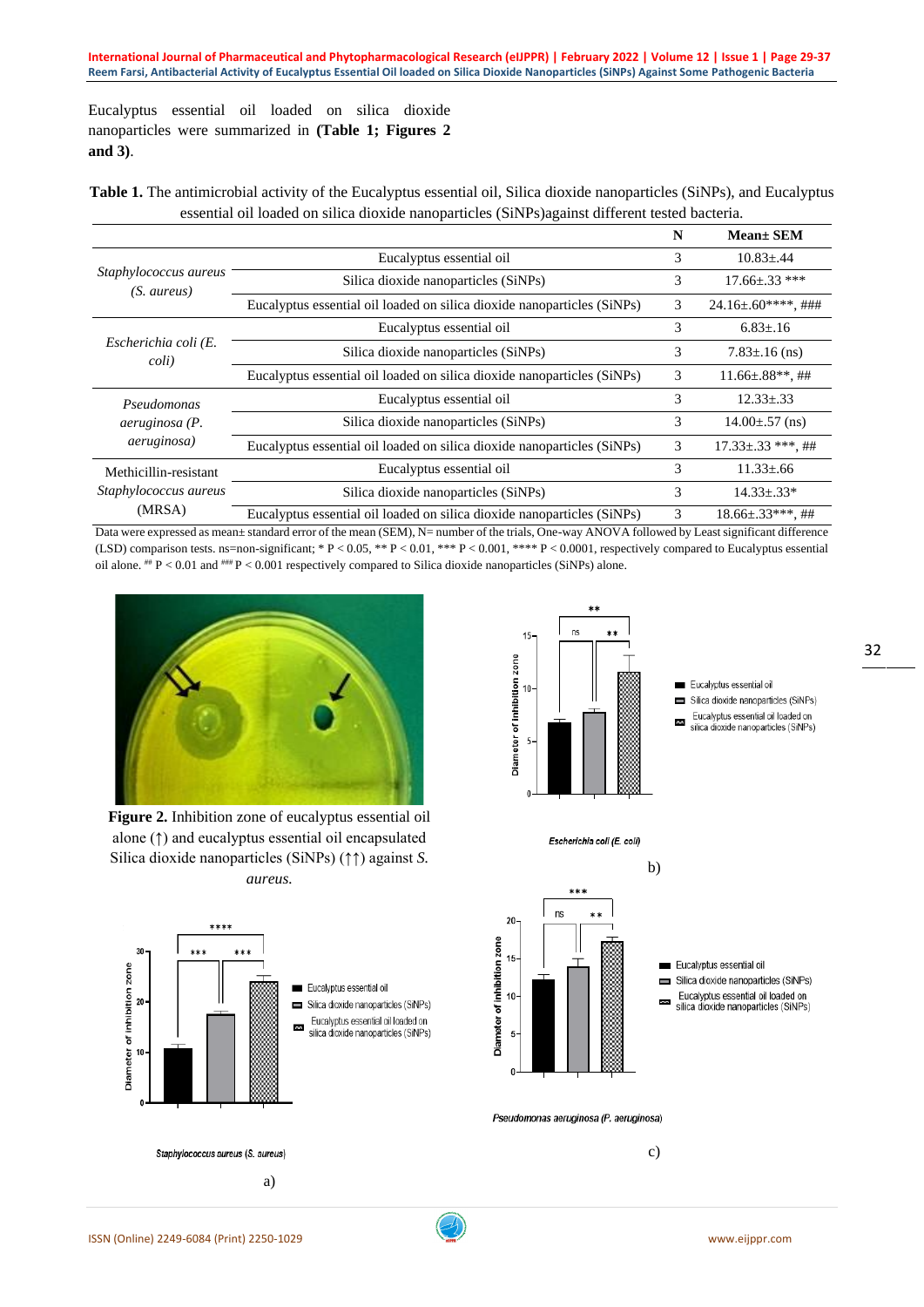

Methicillin-resistant Staphylococcus aureus (MRSA)

d)

**Figure 3.** The antimicrobial activity of the Eucalyptus essential oil, Silica dioxide nanoparticles (SiNPs), and

Eucalyptus essential oil loaded on silica dioxide

nanoparticles (SiNPs)against different tested bacteria.

A: *Staphylococcus aureus (S. aureus), Escherichia coli (E. coli), Pseudomonas aeruginosa (P. aeruginosa),*

and Methicillin-resistant *Staphylococcus aureus*  (MRSA). ns=non-significant; \*  $P < 0.05$ , \*\*  $P < 0.01$ , \*\*\*  $P < 0.001$ , \*\*\*\*  $P < 0.0001$ .

In the present study, the results revealed that Eucalyptus EO had antibacterial activity gram-positive bacteria (MRSA and *S. aureus*) with diameters of inhibition zones of 11.33±0.66 mm and 10.83±0.44 mm; respectively. Moreover, it showed antibacterial activity against *P*. *aeruginosa* and *E. coli* with the diameter inhibition zone  $12.33\pm0.33$  mm,  $6.83\pm0.16$  mm, respectively. The highest activity was found against MRSA, *P. aeruginosa,* and *S. aureus,* respectively whilst the least antibacterial activity appeared with *E. coli.*

When regarding silica dioxide nanoparticles alone, the antibacterial activity appeared high against *S. aureus,*  MRSA, and *P. aeruginosa* with diameters of inhibition zones of  $17.66 \pm 0.33$  mm,  $14.33 \pm 0.33$  mm, and 14.00±0.57 mm; respectively*.* At the same time, the least antibacterial activity appeared against *E. coli* with the diameter of inhibition zones of 7.83±0.16 mm.

Interestingly, Eucalyptus essential oil encapsulated with silica dioxide nanoparticles showed high antibacterial activity against both MRSA, *S. aureus*, *P*. *aeruginosa,* and *E. coli.* The highest appearing against *S. aureus,* MRSA, and *P. aeruginosa* with diameters of inhibition zones of  $24.16\pm0.60$  mm,  $18.66 \pm 0.33$  mm, and  $17.33\pm0.33$  mm; respectively*.* In comparison, the least antibacterial activity appeared against *E. coli* with the diameter of inhibition zones of 11.66±0.88 mm.

In the present study, SiNPs only exhibited significant increase diameters of inhibition zones against *S. aureus* (P  $< 0.05$ ) and MRSA (P $< 0.001$ ) in contrast to the eucalyptus essential oil only. There was a non-significant  $(P > 0.05)$  difference of diameters of inhibition zones against E. coli and P. aeruginosa compared to the eucalyptus essential oil only*.* However, Eucalyptus essential oil loaded on silica dioxide nanoparticles revealed significant increase of the diameters of inhibition zones against both *S. aureus* (P < 0.0001,  $P < 0.001$ ; respectively) and MRSA ( $P < 0.001$ , P  $< 0.01$ ; respectively) and *E. coli* (P  $< 0.01$ , P  $< 0.01$ ; respectively) and *P. aeruginosa*) ( $P < 0.001$ ,  $P < 0.01$ ; respectively) as compared to eucalyptus essential oil only and SiNPs only.

In general, our results highlighted that the eucalyptus essential oil-based nanoparticles act as a potent antibacterial against both gram-positive and negative bacteria when compared with SiNPs only and eucalyptus essential oil alone.

Owing to the widespread use of antibiotics to combat infectious diseases without sufficient clinical guidance, bacterial resistance has become a tremendous concern. Alternative antibacterial agents have drawn significant concern about solving this problem. Old and new antimicrobial compounds, such as metallic NPs, appeared to be the most powerful agents for fighting pathogenic bacteria over the past several decades. Because of its large surface area to volume ratios, metallic NPs have strong, targeted, and sustained antimicrobial activity with bacteria at lower doses [27, 28].

Many EOs, like eucalyptus, were used worldwide for traditional medicine and their medicinal properties were studied. Eucalyptus EO has antibacterial, antifungal, analgesic, and anti-inflammatory properties and was commonly included in herbal, dietary, and cosmetic products [29]. The results revealed that eucalyptus EO had antibacterial activity against gram-positive and negative bacteria in the present study. The high activity was found against MRSA, *P. aeruginosa,* and *S. aureus;* respectively, and the least antibacterial activity appeared with *E. coli.* These findings are almost comparable to those seen in other experiments on the antimicrobial function of *E. globulus* leaf essential oil as well as those of related organisms [15, 30], and validate their conventional uses [31]. EOs show a broad inhibition effect towards different pathogenic bacteria by quickly splitting the lipids of the bacterial cell membrane and destroying their cell wall structure [32]. The interaction of lipid constituents of EOs induces loss of cellular material and eventually contributes to bacterial cells' death [33]. In the present study, we reported that eucalyptus Eo showed a high diameter of inhibition zone for *P*. *aeruginosa* than *S. aureus.* Some authors have reported that as compared to gram-positive, gram-negative microorganisms are significantly more sensitive to Eos [34]. In different ways, gram-positive and gram-negative microorganisms vary in their cell wall composition, especially concerning the lipoprotein and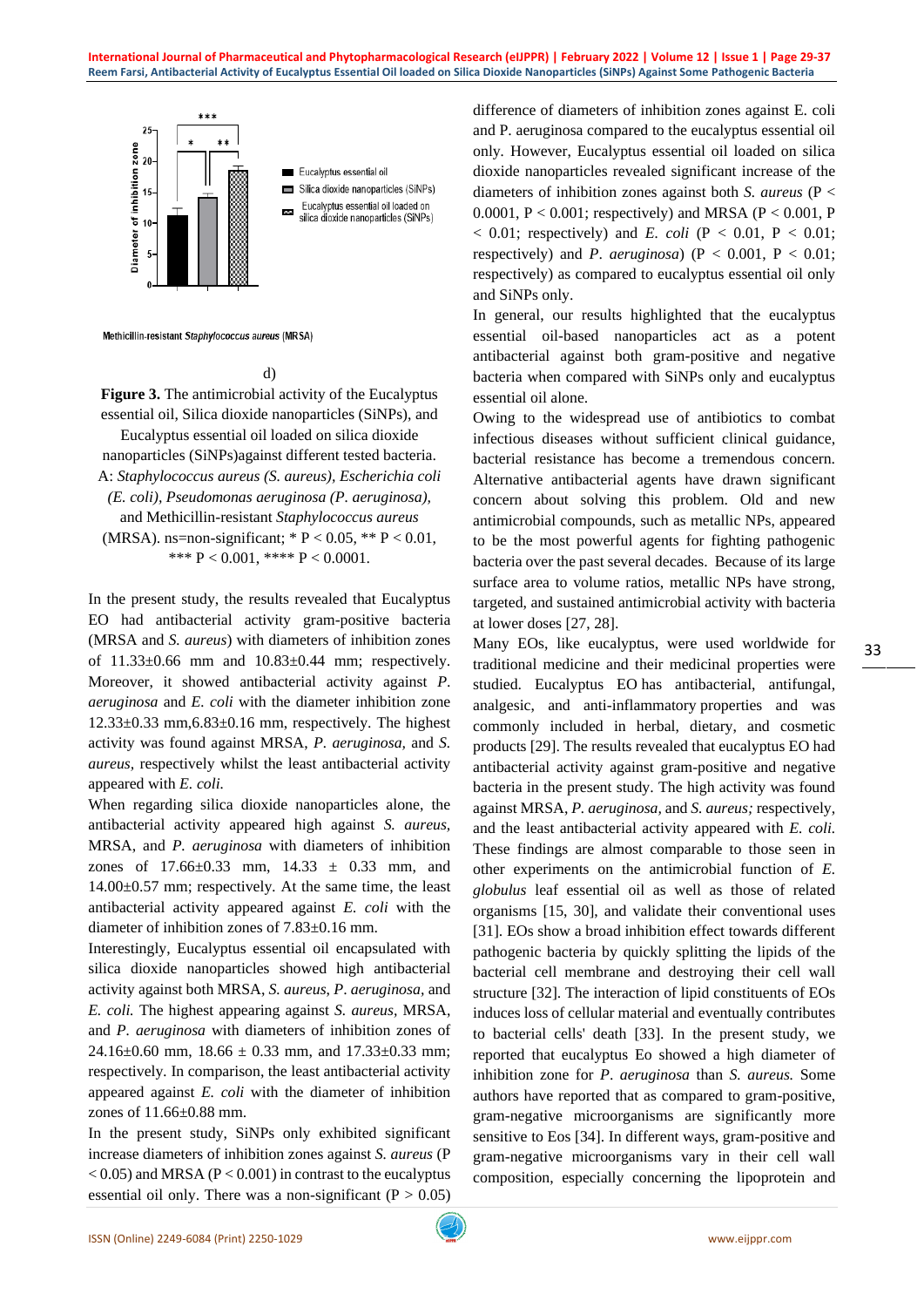lipopolysaccharide existence in gram-negative bacteria, representing barriers for hydrophobic compounds [23].

TEM has studied the surface morphology of the SiNPs encapsulated. The SiNPs, with a scale varying from 20 to 70 nm, were mainly spherical and rounded in shape. The study confirms the result of a previous Dohare *et al.* study, which reported that the SiNPs encapsulated with eucalyptus essential oil was 1000 nm in scale, spherical form, and well distributed in water [35]. Sousa *et al.* also stated that the eucalyptus essential oil encapsulated in SiNPs had a rounded form and a mean diameter of 0.70 μm [36]. The structure, size, and regulated disparity of NPs play a significant role in evaluating the properties assigned to their applications in the field of biomedicine [25]. The antibacterial efficacy of NPs differed as their sizes reduced, Martinez-Castanon *et al.* observed [26].

In the present study, SiNPs only exhibited antibacterial activity against gram-positive and negative bacteria in contrast to the eucalyptus essential oil*.* The antimicrobial properties of metal oxide NPs have been studied by only a few studies [37, 38]. Luan *et al.* stated that metal oxidebased NPs destroy the cell membrane by metallic ions binding and releasing them into the bacterial cell wall. Via multiple modes of action, such as electrostatic attraction and hydrophobic interactions, the bacterial cell wall could be destroyed by NPs[39]. Even so, there are different kinds of NPs with various means for combating bacteria by creating pores on the surface of the bacterial cell membrane, which consequently results in to release of free radicals, reactive oxygen, oxidative stress, and changes in the levels of gene expression [29]. Also, Capeletti *et al.* reported that SiO<sup>2</sup> NPs nanocomposites exhibited superior antimicrobial activity against both susceptible and tetracycline antibiotics -resistant E. coli strains [40].

There are also other studies on different NPs' antibacterial effects, but some reports have been conflicting [41-43]. These studies stated that the mechanisms of toxicity of NPs are massively complex and rely on different factors like structure, surface alteration, intrinsic properties, and species of bacteria. The exact reasons for the toxicity of NP of different bacteria are not well known. By electrostatic activity, NPs will bind to the bacteria's membrane and interrupt the bacterial membrane's integrity [44]. Usually, nanotoxicity caused oxidative stress induction after administration of NPs through the formation of free radicals [45].

Essential oils have demonstrated strong antimicrobial properties. Even so, due to poor water solubility and its high susceptibility to oxygen, humidity, heat, and light, its use is very limited. To enhance their stability, water solubility and prevent EOs from oxidation, multiple alteration developments have emerged as solutions to these current problems. Models used to encapsulate natural bioactive molecules, improving antimicrobial activity,

including the encapsulation of EOs into nano-based structures, such as nanoemulsions and microemulsions, solid-lipid NPs, and liposomes. At present, the use of nanoencapsulation technologies has grown rapidly due to its exciting parameters, such as size, zeta potential, and polydispersity index [46]. In the present study, eucalyptus EOs loaded on silica dioxide nanoparticles revealed a significant increase in the diameter of inhibition zone against both gram-positive and negative bacteria in contrast to eucalyptus essential oil only and SiNPs only. These findings are almost identical to those shown by other research on the antimicrobial behavior of eucalyptus essential oils containing nanoparticles of silica dioxide [47-49]. Dohare *et al.* measured E. globulus oil's impact on *E. Coli* biofilm and it has been shown to suppress the biofilm by 62 percent. Evaluated even the influence of SiNP-containing oil on the biofilm system, *E. globulus* oil was loaded into the SiNPs. The use of oil-loaded SiNPs was made against the *E. coli* biofilm method and biofilm quantification assay showed a decrease of about 81 percent in biofilm. The inhibition was further confirmed by a light microscopic examination of the 0.5 percent crystal violet biofilm after staining. They concluded that the use of Eucalyptus globulus oil encapsulated within the nanoparticle is valuable for its future use in the prevention and management of biofilm-related microbial infections and diseases [50].

### **CONCLUSION**

Rising antimicrobial resistance and the lack of a range of therapeutic approaches also contributed to the rising importance of creating nanotechnology-based therapeutic approaches for bacterial infections. The interest in designing biomedical devices that incorporate therapeutic and antibacterial capacity is growing. In this area, silicabased nanostructured materials seem especially promising as they combine mechanical stability and biocompatibility with very flexible chemistry that enables measurements, morphology, and surface properties to be controlled. Therefore, by encapsulation processes, antibacterial agents may be produced that locally kill bacteria without being harmful to surrounding cells and tissues. Overall, the research suggested that the potent efficacy of Eucalyptus oil against MRSA, *S. aureus*, *P*. *aeruginosa,* and *E. coli*  could be improved by silica dioxide nanoparticles (SiNPs).

### **Acknowledgments:** None

**Conflict of interest:** None

#### **Financial support:** None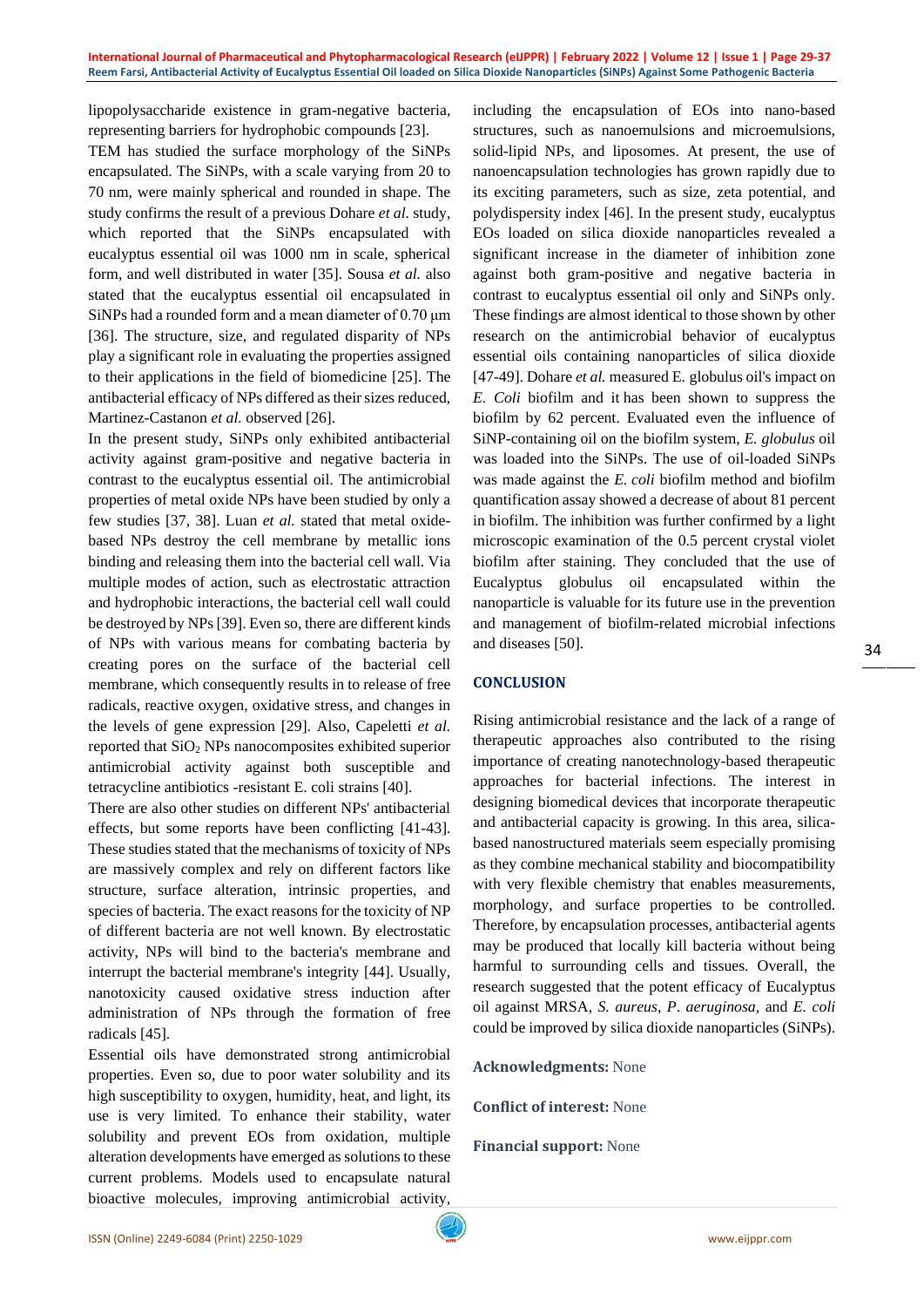**International Journal of Pharmaceutical and Phytopharmacological Research (eIJPPR) | February 2022 | Volume 12 | Issue 1 | Page 29-37 Reem Farsi, Antibacterial Activity of Eucalyptus Essential Oil loaded on Silica Dioxide Nanoparticles (SiNPs) Against Some Pathogenic Bacteria**

**Ethics statement:** The experiment was conducted in the research center institute (MASRI), faculty of medicine, Ain shams university, Research Ethics Committe (FMASU REC) with federal wide Assurance No. FWA 00017585.

#### **REFERENCES**

- [1] Selvarajan V, Obuobi S, Ee PL. Silica nanoparticles a versatile tool for the treatment of bacterial infections. Front Chem. 2020;8:602.
- [2] Ferri M, Ranucci E, Romagnoli P, Giaccone V. Antimicrobial resistance: A global emerging threat to public health systems. Crit Rev Food Sci Nutr. 2017;57(13):2857-76.
- [3] Dabke G, Sheridan E. Antimicrobial resistance: the threat to public health. Perspect Public Health. 2011;131(6):260.
- [4] Lestari E, Kuntaman K, Verbrugh H. Antimicrobial resistance among Staphylococcus aureus and Escherichia coli isolates in the Indonesian population inside and outside hospitals. Clin Microbiol Infect Suppl. 2004;10:1-4.
- [5] Jose B, Reddy LJ. Evaluation of antibacterial activity of the leaf and flower essential oils of Gliricidia sepium from south India. Int J Appl Pharm. 2010;2(2):20-2.
- [6] Chambers HF, DeLeo FR. Waves of resistance: Staphylococcus aureus in the antibiotic era. Nat Rev Microbiol. 2009;7(9):629-41.
- [7] Arredondo-García JL, Amábile-Cuevas CF. High resistance prevalence towards ampicillin, cotrimoxazole and ciprofloxacin, among uropathogenic Escherichia coli isolates in Mexico City. J Infect Dev Ctries. 2008;2(05):350-3.
- [8] Mubita C, Syakalima M, Chisenga C, Munyeme M, Bwalya M, Chifumpa G, et al. Antibiograms of faecal Escherichia coli and Enterococci species isolated from pastoralist cattle in the interface areas of the Kafue basin in Zambia-short communication. Vet Arh. 2008;78(2):179-85.
- [9] Muntean D, Licker M, Alexa E, Popescu I, Jianu C, Buda V, et al. Evaluation of essential oil obtained from Mentha× piperita L. against multidrug-resistant strains. Infect Drug Resist. 2019;12:2905-14.
- [10]Wang W, Wu N, Zu YG, Fu YJ. Antioxidative activity of Rosmarinus officinalis L. essential oil compared to its main components. Food Chem. 2008;108(3):1019-  $22.2$
- [11]Galvão LC, Furletti VF, Bersan SM, da Cunha MG, Ruiz AL, Carvalho JE, et al. Antimicrobial activity of essential oils against Streptococcus mutans and their antiproliferative effects. Evid Based Complement Alternat Med. 2012;2012.
- [12]Bakkali F, Averbeck S, Averbeck D, Idaomar M. Biological effects of essential oils–a review. Food Chem Toxicol. 2008;46(2):446-75.
- [13]Sebei K, Sakouhi F, Herchi W, Khouja ML, Boukhchina S. Chemical composition and antibacterial activities of seven Eucalyptus species essential oils leaves. Biol Res. 2015;48(1):1-5.
- [14]Akin M, Aktumsek A, Nostro A. Antibacterial activity and composition of the essential oils of Eucalyptus camaldulensis Dehn. and Myrtus communis L. growing in Northern Cyprus. Afr J Biotechnol. 2010;9(4).
- [15]Sharma G, Kumar A, Sharma S, Naushad M, Dwivedi RP, ALOthman ZA, et al. Novel development of nanoparticles to bimetallic nanoparticles and their composites: A review. J King Saud Univ Sci. 2019;31(2):257-69.
- [16] Bachir RG, Benali M. Antibacterial activity of the essential oils from the leaves of Eucalyptus globulus against Escherichia coli and Staphylococcus aureus. Asian Pac J Trop Biomed. 2012;2(9):739-42.
- [17]Syukri DM, Nwabor OF, Singh S, Ontong JC, Wunnoo S, Paosen S, et al. Antibacterial-coated silk surgical sutures by ex situ deposition of silver nanoparticles synthesized with Eucalyptus camaldulensis eradicates infections. J Microbiol Methods. 2020;174:105955.
- [18]Dhakad AK, Pandey VV, Beg S, Rawat JM, Singh A. Biological, medicinal and toxicological significance of Eucalyptus leaf essential oil: a review. J Sci Food Agric. 2018;98(3):833-48.
- [19]Vallet-Regí M, González B, Izquierdo-Barba I. Nanomaterials as promising alternative in the infection treatment. Int J Mol Sci. 2019;20(15):3806.
- [20]Liang Y, Liang Y, Zhang H, Guo B. Antibacterial biomaterials for skin wound dressing. Asian J Pharm Sci. 2022;116:772-85.
- [21]Bernardos A, Piacenza E, Sancenón F, Hamidi M, Maleki A, Turner RJ, et al. Mesoporous silica‐based materials with bactericidal properties. Small. 2019;15(24):1900669.
- [22]Silva-Holguín PN, Reyes-López SY. Alumina-Hydroxyapatite-Silver Spheres With Antibacterial Activity. Dose-Response. 2021;19(2):15593258211011337.
- [23]Tyagi AK, Malik A. Antimicrobial potential and chemical composition of Eucalyptus globulus oil in liquid and vapour phase against food spoilage microorganisms. Food Chem. 2011;126(1):228-35.
- [24]Huseynov E, Garibov A, Mehdiyeva R. TEM and SEM study of nano SiO2 particles exposed to influence of neutron flux. J Mater Res Technol. 2016;5(3):213-8.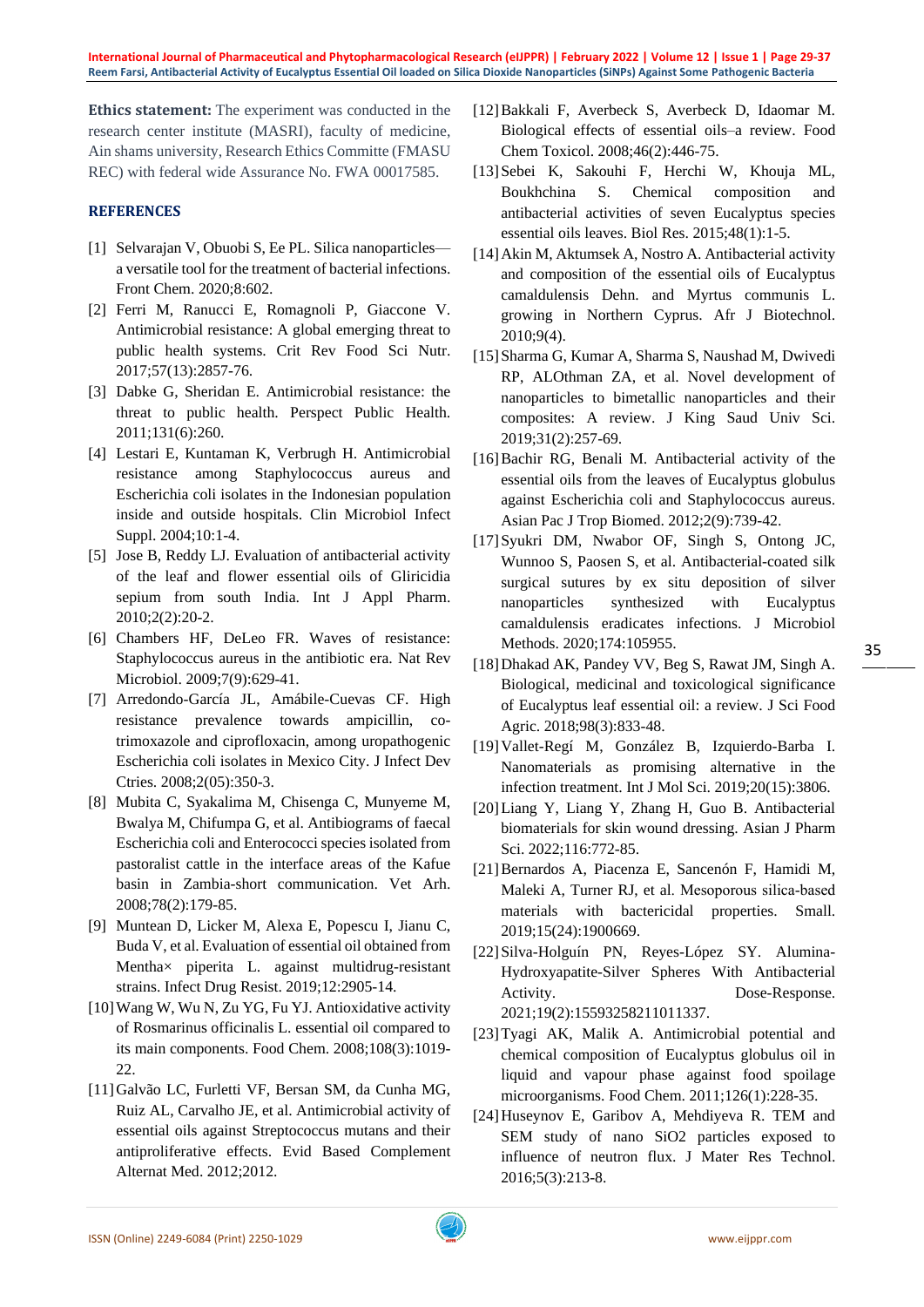- [25]Das MP, Livingstone JR, Veluswamy P, Das J. Exploration of Wedelia chinensis leaf-assisted silver nanoparticles for antioxidant, antibacterial and in vitro cytotoxic applications. J Food Drug Anal. 2018;26(2):917-25.
- [26]Edris AE. Pharmaceutical and therapeutic potentials of essential oils and their individual volatile constituents: a review. Phytother Res. 2007;21(4):308-23.
- [27]Benbelaïd F, Khadir A, Abdoune MA, Bendahou M, Muselli A, Costa J. Antimicrobial activity of some essential oils against oral multidrug–resistant Enterococcus faecalis in both planktonic and biofilm state. Asian Pac J Trop Biomed. 2014;4(6):463-72.
- [28]Lesueur D, Serra DD, Bighelli A, Hoi TM, Ban NK, Thai TH, et al. Chemical composition and antibacterial activity of the essential oil of Michelia foveolata Merryll ex Dandy from Vietnam. Flavour Fragr J. 2007;22(4):317-21.
- [29]Narayanan KB, Sakthivel N. Green synthesis of biogenic metal nanoparticles by terrestrial and aquatic phototrophic and heterotrophic eukaryotes and biocompatible agents. Adv Colloid Interface Sci. 2011;169(2):59-79.
- [30]Choi YM, Noh DO, Cho SY, Suh HJ, Kim KM, Kim JM. Antioxidant and antimicrobial activities of propolis from several regions of Korea. LWT-Food Sci Technol. 2006;39(7):756-61.
- [31]Shaikh S, Nazam N, Rizvi SM, Ahmad K, Baig MH, Lee EJ, et al. Mechanistic insights into the antimicrobial actions of metallic nanoparticles and their implications for multidrug resistance. Int J Mol Sci. 2019;20(10):2468.
- [32]Armentano I, Puglia D, Luzi F, Arciola CR, Morena F, Martino S, et al. Nanocomposites based on biodegradable polymers. Materials. 2018;11(5):795.
- [33]Ait‐Ouazzou A, Lorán S, Bakkali M, Laglaoui A, Rota C, Herrera A, et al. Chemical composition and antimicrobial activity of essential oils of Thymus algeriensis, Eucalyptus globulus and Rosmarinus officinalis from Morocco. J Sci Food Agric. 2011;91(14):2643-51.
- [34]Elaissi A, Salah KH, Mabrouk S, Larbi KM, Chemli R, Harzallah-Skhiri F. Antibacterial activity and chemical composition of 20 Eucalyptus species' essential oils. Food Chem. 2011;129(4):1427-34.
- [35]Gil L, Tadesse W, Tolosana E, López R. Eucalyptus species management, history, status, and trends in Ethiopia. Agric Res. 2010;15:17.
- [36] Cermelli C, Fabio A, Fabio G, Quaglio P. Effect of eucalyptus essential oil on respiratory bacteria and viruses. Curr Microbiol. 2008;56(1):89-92.
- [37] Chaudhry NM, Tariq P. In vitro antibacterial activities of kalonji, cumin and poppy seed. Pak J Bot. 2008;40(1):461.
- [38]Mazutti M, Mossi AJ, Cansian RL, Corazza ML, Dariva C, Oliveira JV. Chemical profile and antimicrobial activity of Boldo (Peumus boldus Molina) extracts obtained by compressed carbon dioxide extraction. Braz J Chem Eng. 2008;25(2):427- 34.
- [39]Dohare S, Dubey SD, Kalia M, Verma P, Pandey H, Singh NK, et al. Anti-biofilm activity of Eucalyptus globulus oil encapsulated silica nanoparticles against E. coli biofilm. Int J Pharm Sci Res. 2014;5(11):5011.
- [40]Nazzal S, Chenn CP, Tsal TS. Nanotechnology in Antimicrobial Photodynamic Inactivation. J Food Drug Anal. 2011;19(4).
- [41]Nabila MI, Kannabiran K. Biosynthesis, characterization and antibacterial activity of copper oxide nanoparticles (CuO NPs) from actinomycetes. Biocatal Agric Biotechnol. 2018;15:56-62.
- [42]Nguyen NY, Grelling N, Wetteland CL, Rosario R, Liu H. Antimicrobial activities and mechanisms of magnesium oxide nanoparticles (nMgO) against pathogenic bacteria, yeasts, and biofilms. Sci Rep. 2018;8(1):1-23.
- [43]Luan B, Huynh T, Zhou R. Complete wetting of graphene by biological lipids. Nanoscale. 2016;8(10):5750-4.
- [44]Prabhu S, Poulose EK. Silver nanoparticles: mechanism of antimicrobial action, synthesis, medical applications, and toxicity effects. Int Nano Lett. 2012;2(1):1-0.
- [45]Capeletti LB, de Oliveira LF, Goncalves KD, de Oliveira JF, Saito A, Kobarg J, et al. Tailored silica– antibiotic nanoparticles: overcoming bacterial resistance with low cytotoxicity. Langmuir. 2014;30(25):7456-64.
- [46]Allahverdiyev AM, Abamor ES, Bagirova M, Rafailovich M. Antimicrobial effects of TiO2 and Ag2O nanoparticles against drug-resistant bacteria and leishmania parasites. Future Microbiol. 2011;6(8):933-40.
- [47]Guzman M, Dille J, Godet S. Synthesis and antibacterial activity of silver nanoparticles against gram-positive and gram-negative bacteria. Nanomedicine. 2012;8(1):37-45.
- [48]Thill A, Zeyons O, Spalla O, Chauvat F, Rose J, Auffan M, et al. Cytotoxicity of CeO2 nanoparticles for Escherichia coli. Physico-chemical insight of the cytotoxicity mechanism. Environ Sci Technol. 2006;40(19):6151-6.
- [49]Soenen SJ, Rivera-Gil P, Montenegro JM, Parak WJ, De Smedt SC, Braeckmans K. Cellular toxicity of inorganic nanoparticles: common aspects and